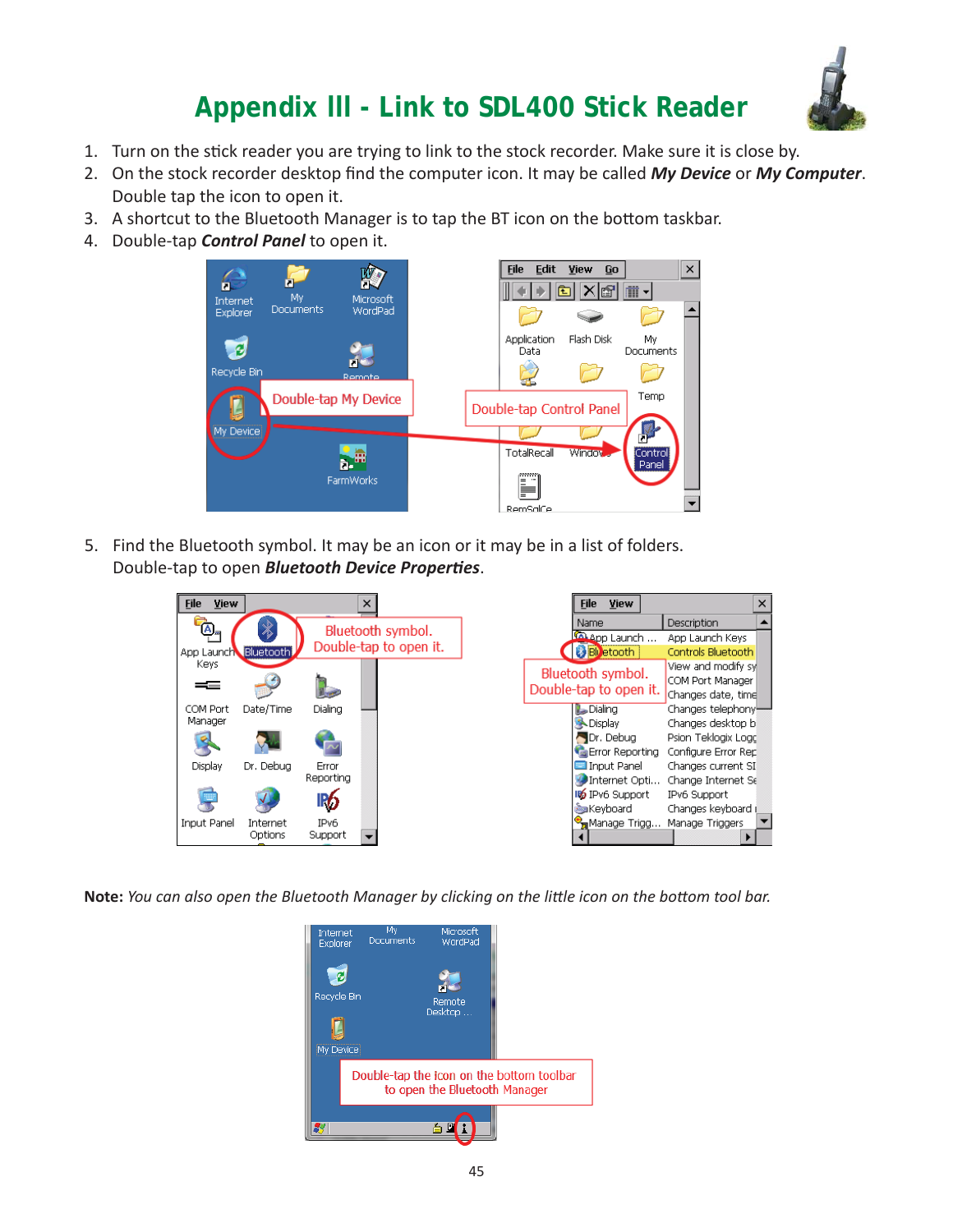

6. On the devices tab press *Scan*. Now the stock recorder tries to find all the Bluetooth devices in the area. This may take a few minutes - be patient!



- 7. When scanning is complete the screen will show all the Bluetooth devices in the area, including mobile phones.
- 8. Highlight *SDL400* and tap *Pair*.
- 9. The Authentication screen opens. All Shearwell products use 1111 as the default PIN. Type in the PIN and tap *Next*.

|                                                | <b>Bluetooth</b>                                                               | OK                                             |  | <b>Authentication</b>                                                                                     |                                                |  |
|------------------------------------------------|--------------------------------------------------------------------------------|------------------------------------------------|--|-----------------------------------------------------------------------------------------------------------|------------------------------------------------|--|
|                                                | Device Servers   Mode   About  <br>Paired  <br>Select device to start pairing. |                                                |  | Enter a passcode to establish a secure<br>connection. To proceed without<br>authentication, press 'Next', |                                                |  |
| Tap the stick reader<br>number, then tap Pair. | Name<br>SDL400S-1F24<br>Pair<br>Rename<br>Delete                               | <b>Address</b><br>cocooccaDD25<br>Refresh Name |  | ****<br>Passcode:                                                                                         | Type in the passcode 1111,<br>then press Next. |  |
|                                                | IIAII<br><b>Scan</b>                                                           | <b>Clear</b>                                   |  | Cancel                                                                                                    | Next                                           |  |

- 10. The **Services** screen will open. Tap in the **Serial Port** tick box.
- 11. The **Serial Profile** screen will open. Leave *Encryption* disabled. Leave Mode as serial.

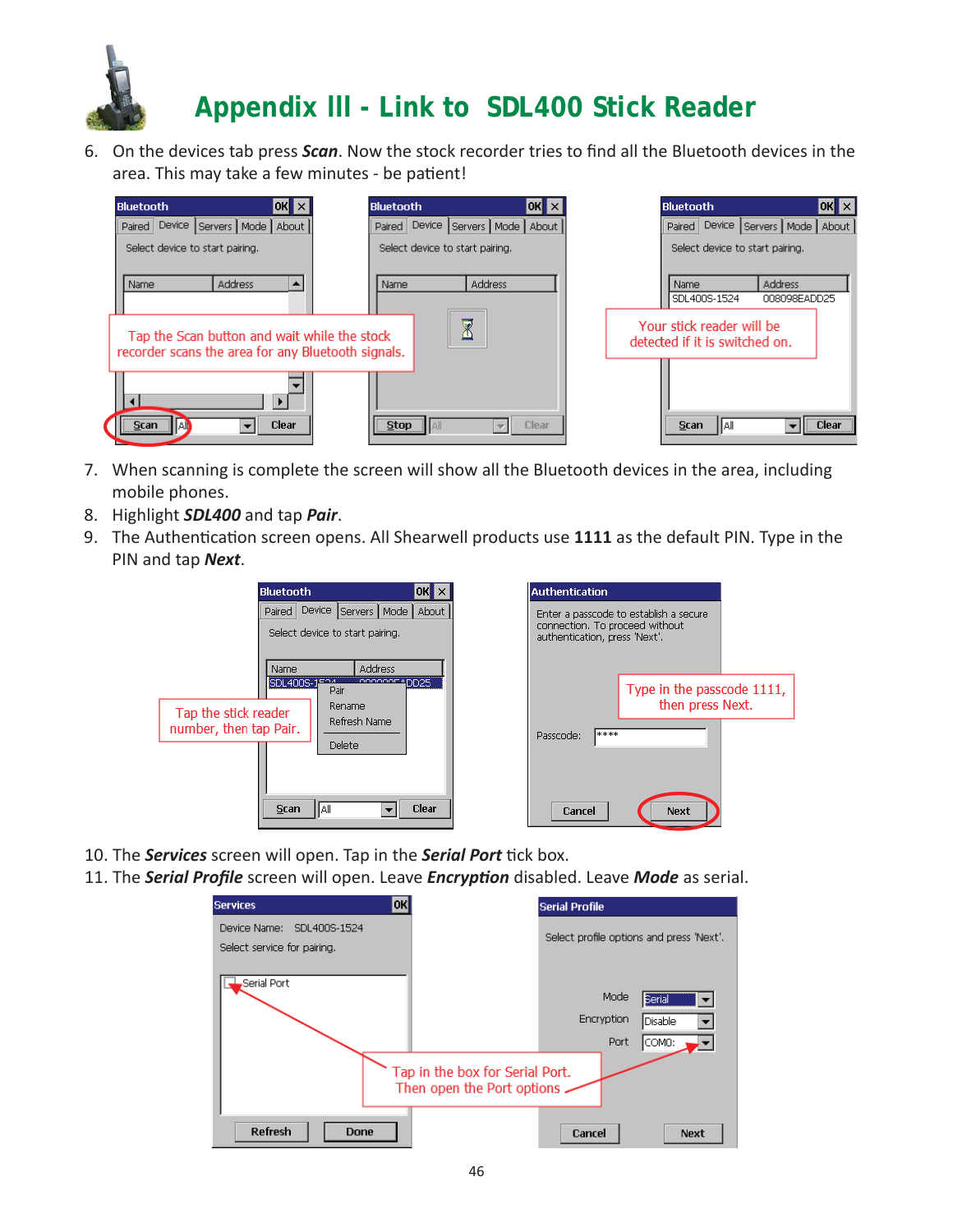

- 12. Open the *Port* menu. On the list find the next available BSP after BSP 1. It might be BSP2, or not. If you have connected to weighers and drafting crates it might be a different number. Make a note of the BSP number.
- 13. The Serial Profile screen opens again. Tap **Next**.
- 14. On the Services screen tap *Done*. Close all the Bluetooth Manager screens.